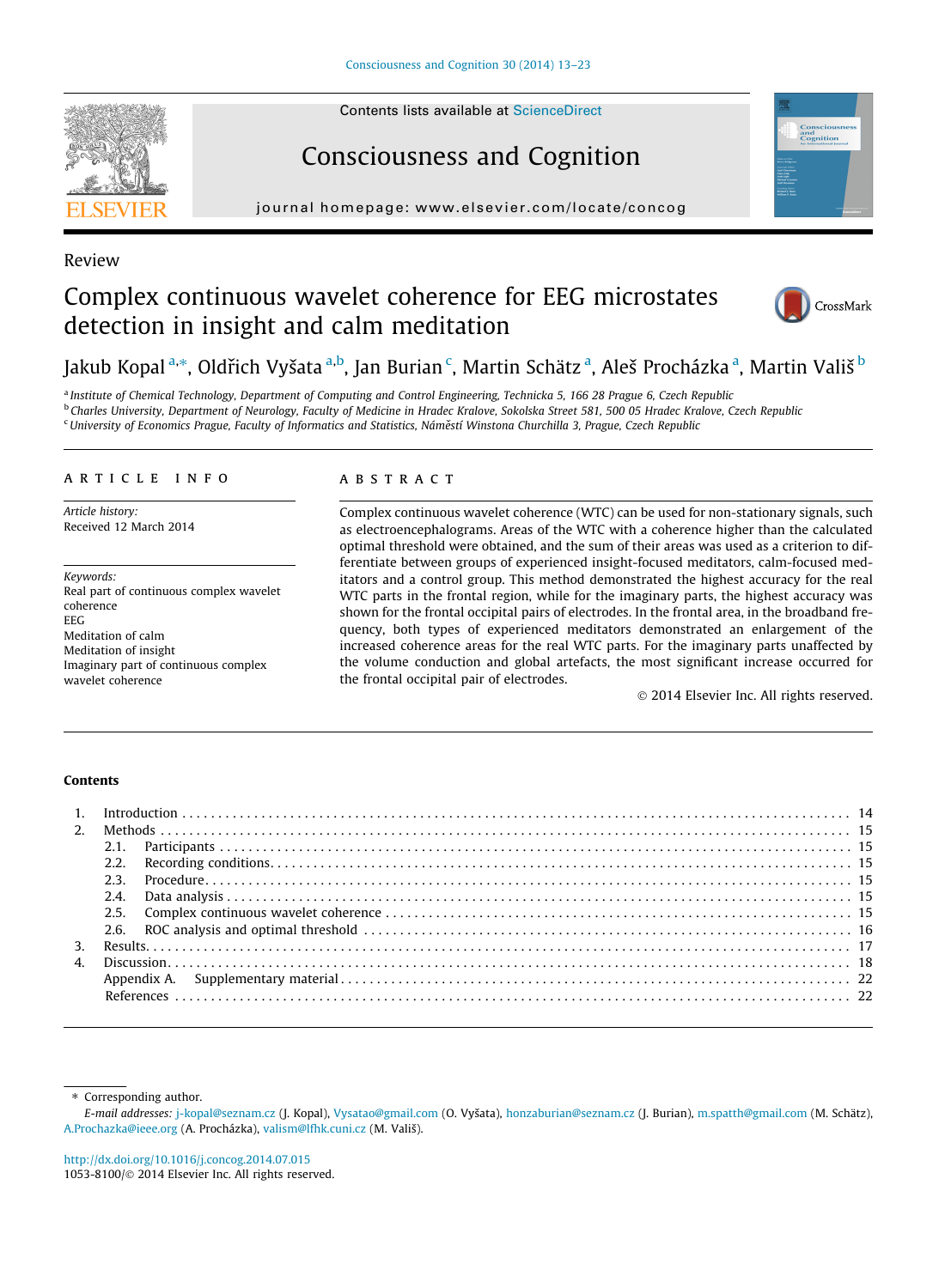## 1. Introduction

Longitudinal studies have demonstrated that meditation practice significantly changes early stimulus processing, improving the dynamics and flexibility of brain functions related to attention [\(Bishop et al., 2004; Malinowski, 2008;](#page-9-0) [Moore, Gruber, Derose, & Malinowski, 2012\)](#page-9-0). This effect is achieved by a more flexible allocation of attention sources that most likely modulate early processing based on independent stimuli. The training of attentional skills is thought to underpin other changes that lead to positive health outcomes and well-being [\(Chiesa & Malinowski, 2011\)](#page-10-0). Current findings suggest that meditation practice may increase the efficiency of attention networks [\(Corbetta & Shulman, 2002; Posner &](#page-10-0) [Rothbart, 2007; Raz & Buhle, 2006\)](#page-10-0). Three different human brain neuron networks control the functions of wakefulness, orientation and execution control [\(Fan, McCandliss, Fossella, Flombaum, & Posner, 2005; Posner & Rothbart, 2007; Raz &](#page-10-0) [Buhle, 2006\)](#page-10-0).

The right frontal- and right parietal- cortex and the thalamus are important for maintaining wakefulness.

The superior parietal cortex, the temporal–parietal junction, the frontal eye fields and the superior colliculus function in orientation. The anterior cingulate cortex, ventral lateral cortex, prefrontal cortex and basal ganglia are associated with the control of executive processes [\(Dosenbach et al., 2007; Seeley et al., 2007; Sridharan, Levitin, & Menon, 2008](#page-10-0)). The anterior cingulate cortex (ACC) is involved in performance monitoring and response selection ([Hanslmayr et al., 2008;](#page-10-0) [Liotti, Woldorff, Perez, & Mayberg, 2000\)](#page-10-0). However, two recent event-related fMRI studies suggest that the role of the ACC is more related to the anticipatory regulation of attention rather than the specific selection of responses ([Aarts,](#page-9-0) [Roelofs, & van Turennout, 2008; Roelofs, van Turennout, & Coles, 2006\)](#page-9-0). If the attention is no longer focused on the meditation object, the ''default mode'' is activated, including the posterior cingulate, the medial prefrontal cortex, the posterior lateral parietal temporal cortex and the parahippocampal gyrus [\(Hasenkamp, Wilson-Mendenhall, Duncan, & Barsalou,](#page-10-0) [2012; Malinowski, 2013](#page-10-0)). Co-operation between these areas of the brain may, to some degree, be estimated by comparing the similarities of EEG signals read by electrodes placed over these areas. Vipassana meditation or insight meditation (especially its secularised version, mindfulness meditation) is an ever more frequent subject of research because of its clinical use (see overview studies [Baer, 2005; Didonna, 2009](#page-9-0)). Mindfulness meditation practices entail at least two central components: the training of attentional skills and the development of an equanimous, non-judgmental attitude toward one's own experiences ([Moore et al., 2012](#page-10-0)). This article shows the research comparing the EEG signal similarities in experienced meditators (more than 1000 h of meditation practice) and the non-meditators control group. During vipassana meditation, both types of attention regulation are used and are complementary to each other. Therefore, this type of meditation is also sometimes called samatha-vipassana. Concentration is necessary for the basic stabilisation of attention [\(Lutz, Slagter, Dunne, & Davidson, 2008; Lutz et al., 2009](#page-10-0)). In later stages of meditation practice, however, a greater emphasis is placed on mindfulness.

As the development and refinement of attentional skills appears fundamental to all forms of mindfulness meditation practice, it is not surprising that a major line of investigation focuses on revealing how meditation practice influences various aspects of attentional performance and the underlying brain mechanisms [\(Anderson, Lau, Segal, &](#page-9-0) [Bishop, 2007; Chambers, Lo, & Allen, 2008; Chiesa & Serretti, 2011; Hodgins & Adair, 2010; Lutz, Greischar,](#page-9-0) [Rawlings, Ricard, & Davidson, 2004; Valentine & Sweet, 1999; van den Hurk, Giommi, Gielen, Speckens, &](#page-9-0) [Barendregt, 2010; van Leeuwen, Muller, & Melloni, 2009; Wenk-Sormaz, 2005; Zeidan, Johnson, Diamond, David, &](#page-9-0) [Goolkasian, 2010](#page-9-0)).

Only one study to date has analysed the comparison between concentration and mindfulness within the same group of meditators from the performance spectrum perspective ([Dunn, Hartigan, & Mikulas, 1999](#page-10-0)). A similar study of coherence has not been performed yet. Studies of the activity similarities within individual frequency bands are sporadic. An increased alpha and theta coherence between frontal and central electrodes was found in transcendental meditation [\(Gaylord, Orme-Johnson, & Travis, 1989\)](#page-10-0). Some studies demonstrate synchrony within the gamma bands [\(Lutz et al.,](#page-10-0) [2004](#page-10-0)). [Travis and Arenander \(2006\)](#page-10-0) discovered, as far as transcendental meditation is concerned, that frontal coherence and lateralised asymmetry were higher in 13 subjects practicing transcendental meditation compared to 12 controls. A similar group, while solving simple tasks, demonstrated an increased broadband frontal coherence ([Travis, Arenander,](#page-10-0) [Tecce, & Wallace, 2002](#page-10-0)). [Lo and Chang \(2013\)](#page-10-0) used WTC to identify alpha-dominated epochs in the entire EEG record in subjects under Chan meditation. They found a right-frontal dominance. This method of estimating the similarities between the signals shows an advantage compared to the coherence based on the Fourier transform because it is possible to use it with non-stationary signals and in greater time resolution. It is also possible to separately assess real and imaginary parts. While the real parts are affected by volume conduction, the contribution of the reference electrode and global artefacts, imaginary parts should not be affected by these factors [\(Nolte, Bai, Mari, Vorbach, & Hallet, 2004](#page-10-0)). Microstates represent the sub-second coherent activation within global functional brain networks [\(van de Ville, Britz, & Michel, 2010](#page-10-0)). In this work, we try to identify the EEG microstate by finding an optimal threshold of WTC. The objective of our study is to differentiate between experienced and non-experienced meditators by finding an optimal threshold for the real and imaginary parts of wavelet coherence and comparing the accuracy within the individual wavelet bands for the individual brain areas.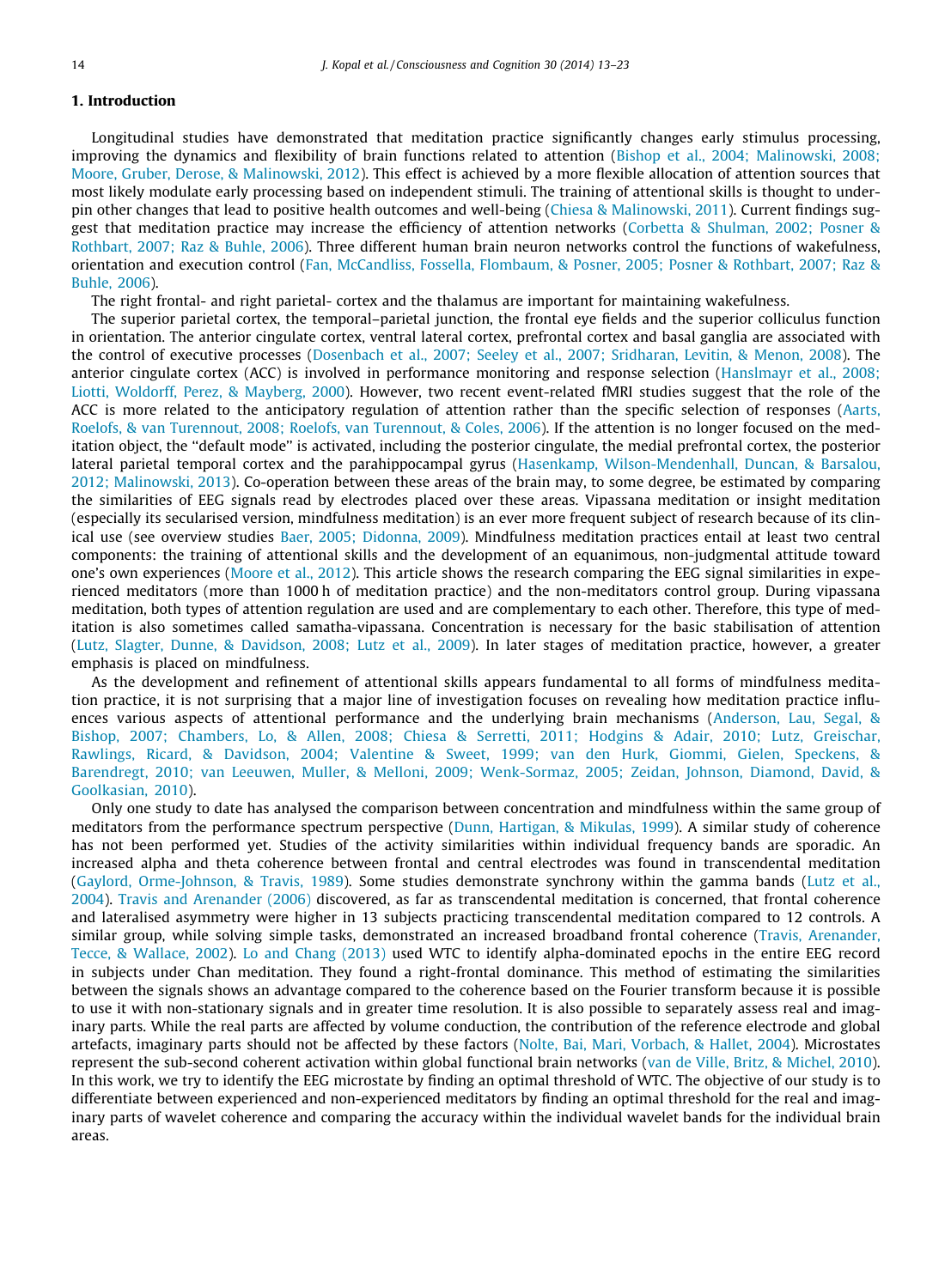## 2. Methods

## 2.1. Participants

The experiment enrolled meditators practicing insight meditation (samatha-vipassana) as it is practiced in theravada buddhism. A prerequisite concerned active meditation experience and the length of meditation experience. Here, the meditation experience means a formal meditation experience, i.e. in a calm environment, while sitting or walking.

The following meditators were enrolled in the experiment:

- (a) At the time of the experiment they have been actively formally practicing at least 2 h a week (e.g. 30 min, 4 days a week).
- (b) The length of their meditation experience exceeded 1000 h (e.g. about 3 years of one-hour meditation a day, or about 4 months of intensive whole-day meditation experience, etc.).

This kind of experience allows us to assume that significant permanent changes (traits) may be apparent in the function and structure of the meditators' brains.

Group of meditators consists of 7 males aged 20–40. Group of controls consists of 6 males and 1 female aged 20–50. No further steps were taken to match control group to the meditator group.

#### 2.2. Recording conditions

EEG data were collected using a 19-channel electrode cap from the following electrode locations: Fp1, Fp2, F3, F4, F7, F8, Fz, C3, C4, T7, T8, Cz, P3, P4, P7, P8, Pz, O1 and O2. The electrodes were referenced to linked earlobes using a forehead ground. Impedances were kept below 10 kV. The signals were recorded with a digitisation rate of 200 Hz.

#### 2.3. Procedure

The participants were divided into two groups. The first group included meditators, and the second group included the controls. Each experimental participant gradually underwent five experimental phases. All phases were monitored using EEG. The phases were separated with a sound signal.

- Adaptation: idle EEG without meditation, 10 min
- Calm Meditation: concentrated attention on breathing and on raising and lowering the abdominal wall while breathing in and out, 30 min.
- Break: 18 min. For the first five minutes of the break, the EEG continued to be recorded. Then, the participant was allowed to have a slow walk, stretch, etc. For the last three minutes of the break, the participant took the appropriate position again and prepared for meditation.
- Insight Meditation: open observation of any objects that enter the consciousness moment by moment, 30 min.
- Idle EEG without meditation: the last 5 min of the experimental session.

In total, the experiments lasted 90 min. For detailed instructions, please see Appendix.

#### 2.4. Data analysis

Stored digitised data were zero-phase digitally filtered using a bandpass FIR filter (100 coefficients, Hamming window) of 0.5–60 Hz and a bandstop filter of 49–51 Hz.

#### 2.5. Complex continuous wavelet coherence

With the development of digital signal processing, especially the development of wavelet transform, coherence has become a useful and popular statistical tool. Coherence is one of the modern statistical quantities that can be used to examine relationships between two time series. The concept is similar to correlation; coherence analyses the linear dependence of two signals in time–frequency space. Its values vary from 0 (independence) to 1 (linear dependence). As a standard, coherence is calculated using spectra based on the Fourier transform. However, EEG recording is a non-stationary recording, which means that the spectrum changes over time. Therefore, coherence must be regarded as a dynamic quantity, and for monitoring the development of spectral density, the continuous wavelet transformation is the most suitable.

Continuous wavelet transform (CWT) is a type of transform that detects similarities between the signals. Compared to the formerly used Fourier transform, its advantage lies in the possibility to obtain a time–frequency description of the signal. For signal  $x(t)$ , the transform is a function of scale a, and translation b and is defined as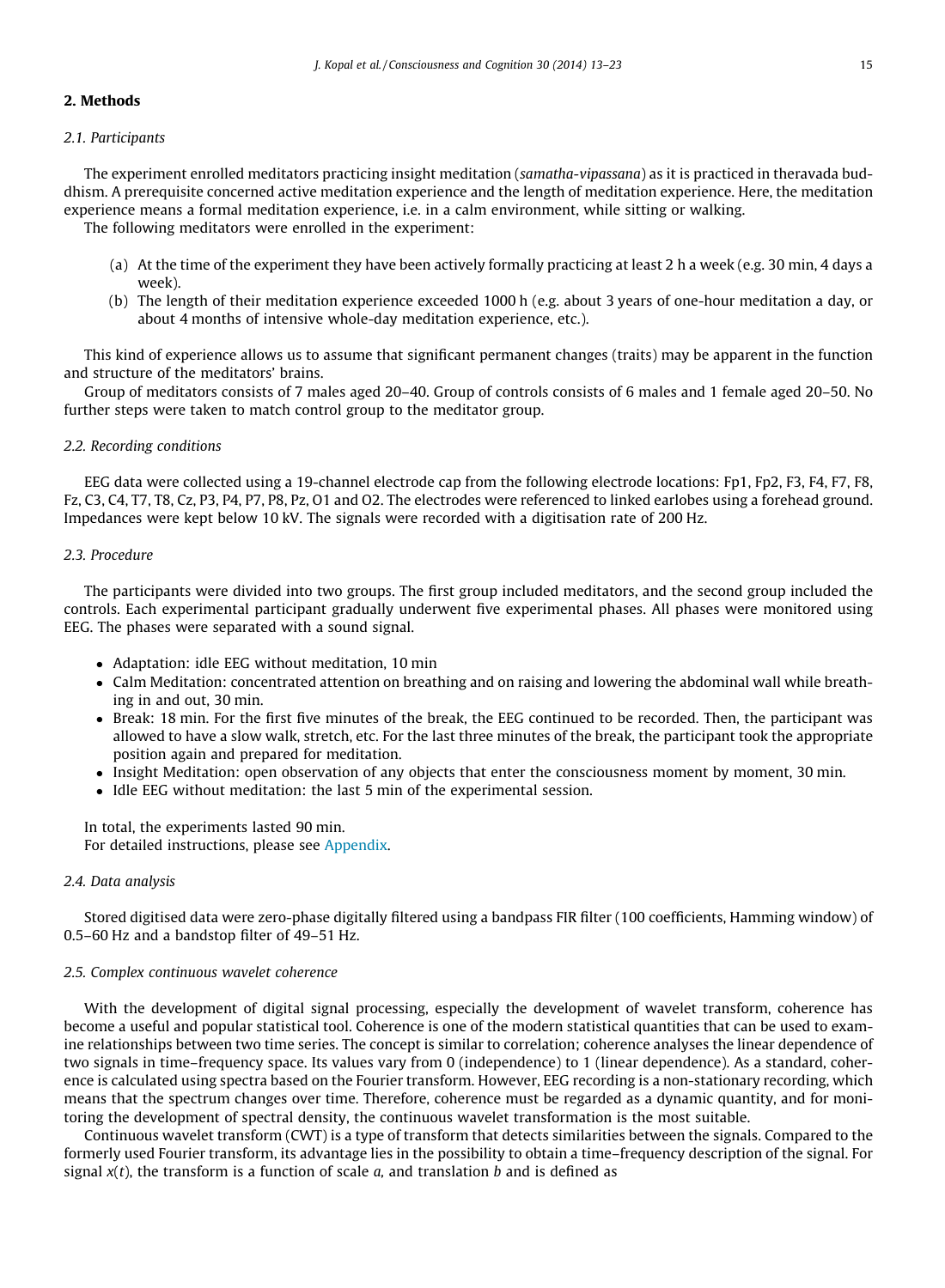$$
C_x(a,b) = \frac{1}{\sqrt{|a|}} \int_{-\infty}^{\infty} x(t) \psi^* \left(\frac{t-b}{b}\right) dt \tag{1}
$$

where  $\psi(t)$  is the mother wavelet, \* represents operation of complex conjugate and t stands for time.

Obtained wavelet spectrum  $C_x$  is characterized by the modulus and the phase.

The type of coherence used in this experiment is called complex continuous wavelet coherence. ''Complex continuous'' means that complex wavelets are used to calculate the continuous wavelet transform coefficients. Such wavelets include, for instance, a complex Morlet wavelet, a complex Gaussian wavelet, a complex Shannon wavelet and Frequency B-spline wavelets. This experiment used the complex Morlet wavelet because it provided the best results and because, in general, its shape most closely matches the shape of the EEG curve.

Because of the complexity of wavelets, it is possible to distinguish between the real and imaginary parts of wavelet coherence. This dichotomy is very important for time–frequency analysis of non-stationary signals.

To estimate the relationship between the two signals x and y in the time-scale, the plane wavelet cross spectrum (WCS) is used. The following equation may be used

$$
WCS_{xy}(a,b) = C_x(a,b)C_y^*(a,b)
$$
\n(2)

The magnitude of WCS shows the similarity of the local frequency behaviour of the two time series in the time-scale plane ([Torrence & Compo, 1998\)](#page-10-0).

The complex continuous wavelet coherence is defined as WCS normalised by the wavelet spectra of both signals. For time series  $x$  and  $y$ , represented by signals from two electrodes, it can be written as

$$
WTC_{xy}(a,b) = \frac{S(WCS_{xy}(a,b))}{\sqrt{S(|C_x(a,b)|^2)}\sqrt{S(|C_y(a,b)|^2)}}
$$
(3)

where *a* is scale, *b* is position,  $C_y(a,b)$  and  $C_x(a,b)$  represent coefficients of the continuous wavelet transforms.

S is a smoothing operator in time and scale.

In this article, coherence refers to the full complex information between two electrodes. Though the real and imaginary parts contain the same information on magnitude and phase of coherence, their usage is superior for studying brain interactions [\(Nolte et al., 2004\)](#page-10-0). The wavelet coherence can be interpreted as the local squared correlation coefficient in the time-scale plane [\(Shnibha & Albarbar, 2013\)](#page-10-0).

Each spectrum is smoothed with a moving average filter along the wavelet scale axis and along the time axis. More information about the smoothing operation may be found in the literature (see [Grinsted, Moore, & Jevrejeva, 2004; Torrence &](#page-10-0) [Compo, 1998](#page-10-0)). The type of the smoothing operation depends on the type of wavelet and scale [\(Walker, 2008](#page-10-0)).

Because a reference is used while obtaining the EEG recording, this reference may significantly contribute to coherence. Thus, the assessment of relationships between the individual sources is affected by volume conduction. Volume conduction is generally defined as a phenomenon in which the activity of one source is measurable in several channels. This is particularly apparent with EEG recording because the electrodes are close to one another. One option for avoiding this problem requires assessing the imaginary part of the coherence; this aspect of coherence is only affected by the synchronisation of the two processes that are time-shifted to each other. Volume conduction does not cause a time shift; thus, the imaginary part of the coherence is not affected by volume conduction ([Nolte et al., 2004\)](#page-10-0). This assumption will be adopted for performing calculations using WCT. Therefore, this paper assesses the real and imaginary parts of coherence separately.

While observing the course of the WCT, the values are averaged out, always after one minute, i.e., with a sampling frequency of 256 Hz,  $256 * 60$  values are averaged out.

#### 2.6. ROC analysis and optimal threshold

The calculation of the WTC provides two distribution maps of the real and imaginary parts of coherence in time and fre-quency [\(Fig. 1](#page-4-0)a). Because our effort is focused on detecting microstates, it is necessary to set a threshold for the map ([Fig. 1b](#page-4-0)). The average coherence depends on the distance between the electrodes; therefore, the threshold for defining microstates differs for each pair, dropping as the distance increases.

With the threshold set in this manner, the comparable quantity for all recordings can be determined based on the map, thus defining the relative microstate area. The relative microstate area comprises all points in the map with coherence above the threshold, divided by the length of the recording and the number of scales for which the coherence is calculated.

The threshold for defining the microstates was selected as that which the difference between the relative microstate area in the experienced meditators and that of the controls was the biggest. To verify that this procedure is correct, groups of meditators and controls were randomly divided in half and mixed together to form two new groups. The same analysis was performed, and no significant differences were observed, demonstrating that the original computed thresholds are appropriate. The same procedure was applied for both the real and imaginary coherence parts.

ROC analysis was used for the binary classification of two data sets. The ROC curve depicts the relationship between sensitivity and specificity [\(Fig. 2\)](#page-5-0). This tool is mostly used in medicine because the results describe statistical accuracy.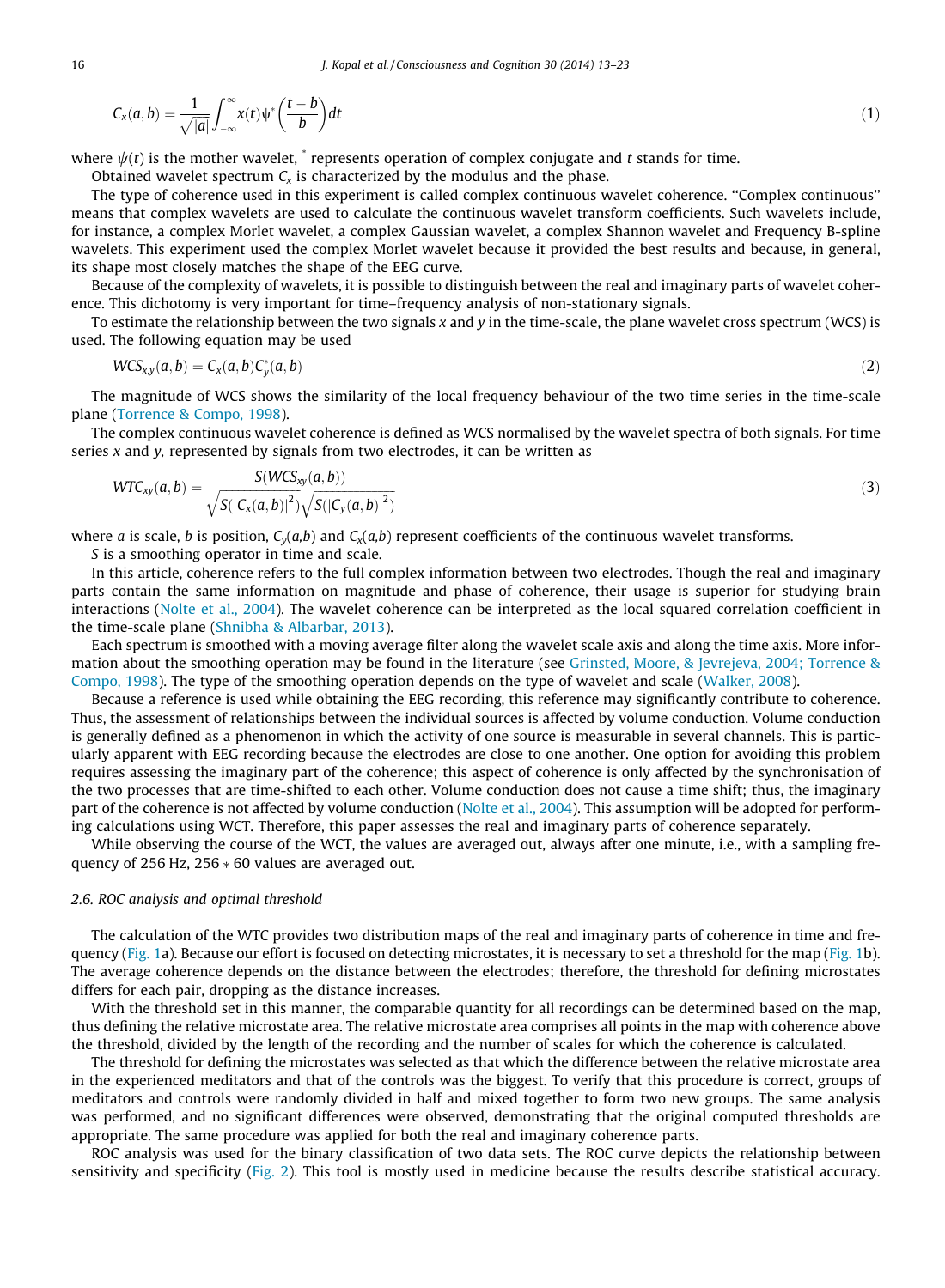<span id="page-4-0"></span>

Fig. 1. Map of the values of the real complex continuous wavelet coherence part (a) and the threshold map (b) with only values of 0 and 1. Meditator, electrodes F8-P4, start of calm meditation.

The ROC curve finds the optimal threshold for classifying two sets. Based on this threshold, it is possible to determine the accuracy as the probability of correct classification (see [Fig. 3\)](#page-5-0).

Statistical accuracy is defined as

$$
accuracy = \frac{true}{true}{positive + true negative + true negative + false negative}
$$
\n(4)

In our case, the two classes are represented by the meditator and control groups. The optimal threshold for differentiating between these two states is that which has the highest accuracy. All the following results are presented in the form of accuracies.

## 3. Results

For both types of meditation, the highest accuracies among the real parts of the WTC across all bands were obtained in the frontal areas, mostly near the Cz electrode or between the frontal electrodes; the highest accuracies were found in the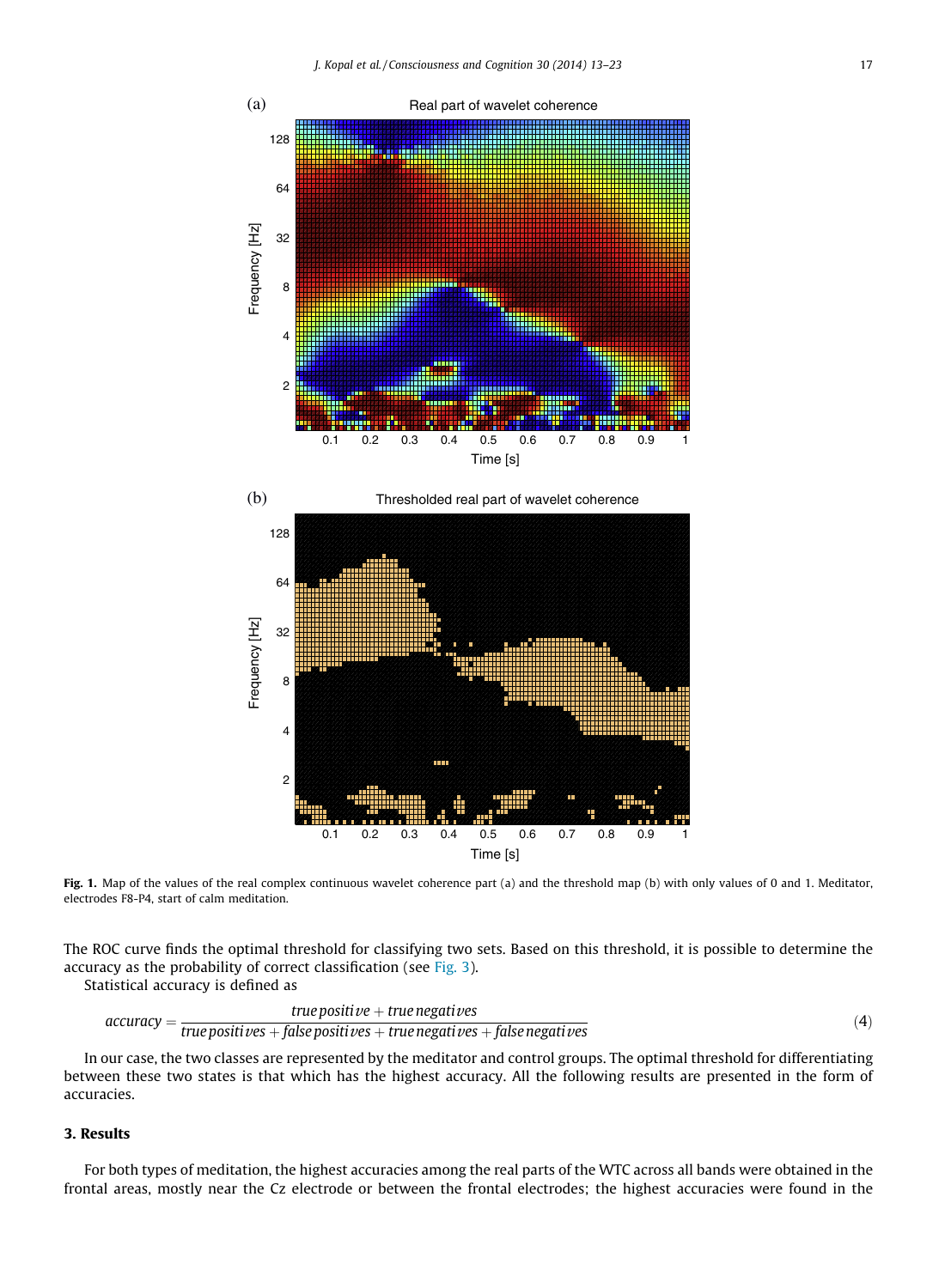<span id="page-5-0"></span>

False positive rate





Fig. 3. Setting the optimal threshold. The highest accuracy value is the optimal threshold.

gamma, theta and alpha bands [\(Table 1](#page-6-0)). The imaginary parts of the WTC offer a different picture. The highest accuracies were between the frontal and occipital or parietal electrodes. Once again, they were similar for both types of meditation [\(Table 2](#page-6-0)). In contrast with the real WTC, the highest accuracies were obtained not in the gamma band, but in the beta, alpha and theta bands. The imaginary parts for occipito-frontal pathways demonstrate an increased coherence compared to the real parts. The most apparent difference between the two types of meditation lies in the increased WTC areas within the delta band for insight meditation. The relative area of microstates remained constant throughout the whole meditation [\(Fig. 4a](#page-7-0) and b). This applies to both types of meditation and the real and imaginary parts of WCT (see [Figs. 5 and 6](#page-8-0)).

## 4. Discussion

These findings parallel the results from previous studies, where experienced meditators showed increased coherence in frontal areas [\(Travis & Arenander, 2006](#page-10-0)). There are, however, noteworthy differences to our study. [Travis and Arenander](#page-10-0)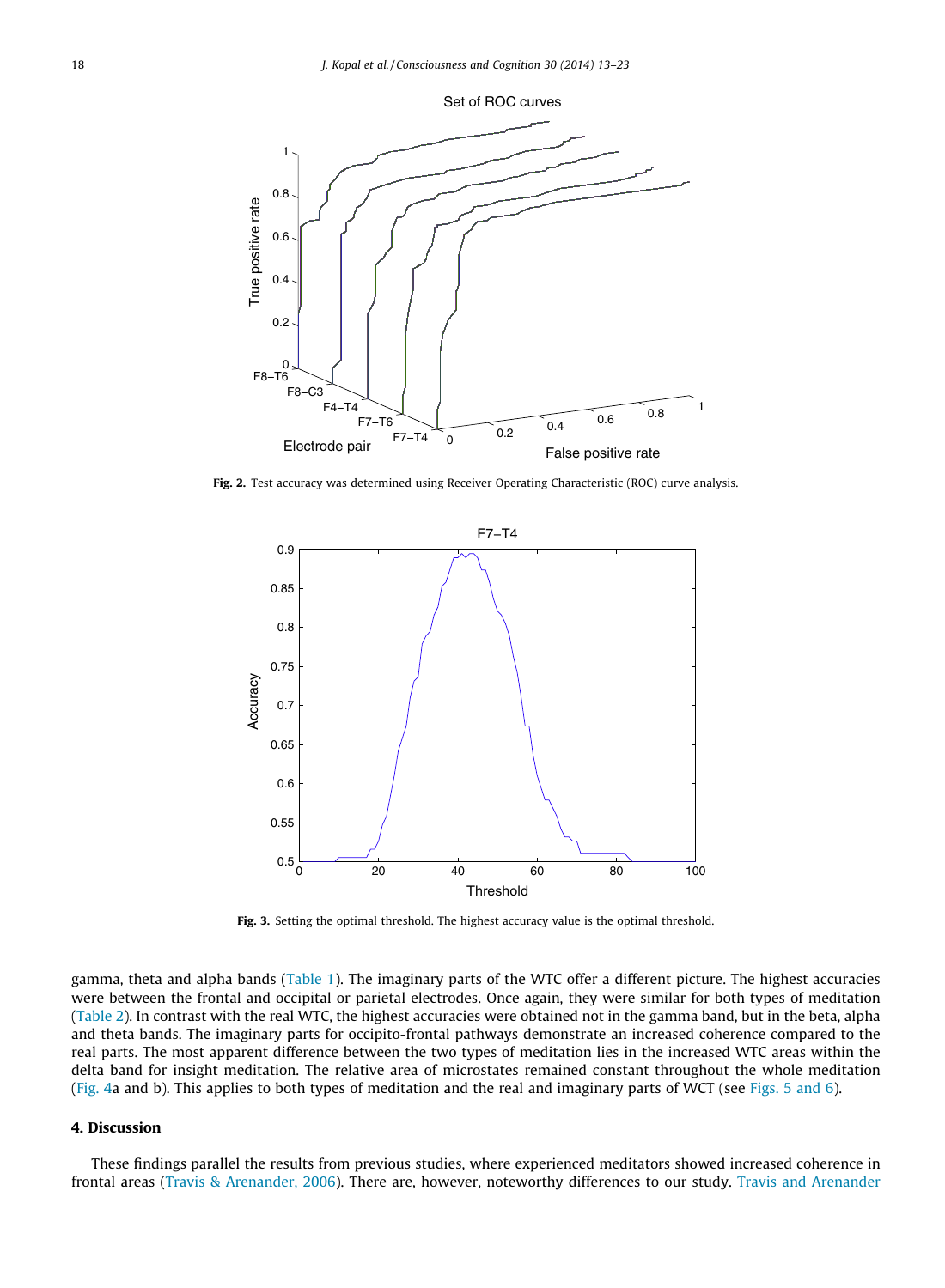#### <span id="page-6-0"></span>Table 1

Accuracies of the real complex continuous wavelet coherence part during calm meditation and insight meditation in the experienced meditators and the controls. The last column shows the ratio of the relative microstate areas between the meditators and the controls.

| Accuracies - real part of coherence<br>Meditation of calm |                |                         |      |      |       |                 |  |  |  |
|-----------------------------------------------------------|----------------|-------------------------|------|------|-------|-----------------|--|--|--|
| Electrode pair                                            | Frequency band | Ratio of relative areas |      |      |       |                 |  |  |  |
|                                                           | Delta          | Theta                   | Alfa | Beta | Gamma |                 |  |  |  |
| Fp1-Cz                                                    | 0.79           | 0.86                    | 0.79 | 0.79 | 0.86  | $1.22 \pm 0.15$ |  |  |  |
| Fp2-Cz                                                    | 0.71           | 0.79                    | 0.79 | 0.79 | 0.79  | $1.16 \pm 0.19$ |  |  |  |
| $F7-F4$                                                   | 0.64           | 0.86                    | 0.79 | 0.79 | 0.79  | $1.16 \pm 0.13$ |  |  |  |
| $F7-Cz$                                                   | 0.71           | 0.86                    | 0.79 | 0.79 | 0.79  | $1.18 \pm 0.12$ |  |  |  |
| F3-Cz                                                     | 0.71           | 0.79                    | 0.71 | 0.79 | 0.79  | $1.14 \pm 0.25$ |  |  |  |
| Fz-Cz                                                     | 0.71           | 0.86                    | 0.86 | 0.79 | 0.86  | $1.22 \pm 0.27$ |  |  |  |
| F4-Cz                                                     | 0.71           | 0.79                    | 0.79 | 0.86 | 0.86  | $1.16 \pm 0.22$ |  |  |  |
| F8-Cz                                                     | 0.71           | 0.79                    | 0.79 | 0.79 | 0.79  | $1.15 \pm 0.15$ |  |  |  |
| $C3-Cz$                                                   | 0.57           | 0.79                    | 0.79 | 0.79 | 0.79  | $1.08 \pm 0.14$ |  |  |  |
| $T3-Cz$                                                   | 0.71           | 0.79                    | 0.71 | 0.71 | 0.71  | $1.05 \pm 0.22$ |  |  |  |
| Insight meditation                                        |                |                         |      |      |       |                 |  |  |  |
| Fp1-Cz                                                    | 0.86           | 0.86                    | 0.79 | 0.79 | 0.86  | $1.18 \pm 0.13$ |  |  |  |
| $F7-F4$                                                   | 0.79           | 0.86                    | 0.86 | 0.79 | 0.79  | $1.11 \pm 0.14$ |  |  |  |
| $F7-Cz$                                                   | 0.79           | 0.86                    | 0.79 | 0.86 | 0.93  | $1.18 \pm 0.09$ |  |  |  |
| Fz-Cz                                                     | 0.86           | 0.79                    | 0.79 | 0.79 | 0.86  | $1.20 \pm 0.22$ |  |  |  |
| F4-Cz                                                     | 0.86           | 0.86                    | 0.79 | 0.86 | 0.86  | $1.15 \pm 0.17$ |  |  |  |
| F8-Cz                                                     | 0.79           | 0.79                    | 0.86 | 0.93 | 0.86  | $1.21 \pm 0.18$ |  |  |  |
| $Fp1-F4$                                                  | 0.71           | 0.79                    | 0.71 | 0.79 | 0.86  | $1.06 \pm 0.09$ |  |  |  |
| F3-F8                                                     | 0.79           | 0.79                    | 0.79 | 0.71 | 0.71  | $1.16 \pm 0.27$ |  |  |  |
| $Fz-F4$                                                   | 0.71           | 0.79                    | 0.79 | 0.71 | 0.86  | $1.08 \pm 0.18$ |  |  |  |
| F4-C3                                                     | 0.71           | 0.79                    | 0.71 | 0.79 | 0.86  | $1.12 \pm 0.14$ |  |  |  |

#### Table 2

Accuracies of the imaginary complex continuous wavelet coherence part during calm meditation and insight meditation in the experienced meditators and the controls. The last column shows the ratio of the relative microstate areas between the meditators and the controls.

| Electrode pair     | Frequency band | Ratio of relative areas |      |      |       |                 |
|--------------------|----------------|-------------------------|------|------|-------|-----------------|
|                    | Delta          | Theta                   | Alfa | Beta | Gamma |                 |
| Fp1-T5             | 0.64           | 0.71                    | 0.86 | 0.79 | 0.71  | $1.09 \pm 0.13$ |
| Fp2-T5             | 0.57           | 0.79                    | 0.79 | 0.79 | 0.71  | $1.10 \pm 0.17$ |
| Fp2-T6             | 0.57           | 0.71                    | 0.79 | 0.71 | 0.71  | $1.14 \pm 0.22$ |
| Fp2-01             | 0.50           | 0.79                    | 0.79 | 0.86 | 0.71  | $1.12 \pm 0.18$ |
| $Fz-01$            | 0.64           | 0.71                    | 0.86 | 0.86 | 0.71  | $1.13 \pm 0.23$ |
| F4-01              | 0.57           | 0.71                    | 0.79 | 0.79 | 0.71  | $1.10 \pm 0.37$ |
| F8-T6              | 0.57           | 0.79                    | 0.79 | 0.71 | 0.71  | $1.15 \pm 0.26$ |
| $C3-01$            | 0.50           | 0.79                    | 0.79 | 0.79 | 0.64  | $1.16 \pm 0.33$ |
| $Cz-T5$            | 0.50           | 0.79                    | 0.86 | 0.64 | 0.71  | $1.17 \pm 0.29$ |
| $Cz-T6$            | 0.50           | 0.86                    | 0.79 | 0.71 | 0.71  | $1.20 \pm 0.27$ |
| Insight meditation |                |                         |      |      |       |                 |
| Fp1-01             | 0.57           | 0.79                    | 0.86 | 0.86 | 0.64  | $1.13 \pm 0.18$ |
| Fp2-Pz             | 0.64           | 0.79                    | 0.86 | 0.71 | 0.71  | $1.17 \pm 0.29$ |
| Fp2-01             | 0.50           | 0.79                    | 0.86 | 0.79 | 0.71  | $1.15 \pm 0.19$ |
| F7-01              | 0.64           | 0.79                    | 0.79 | 0.71 | 0.71  | $1.11 \pm 0.17$ |
| $F3-C3$            | 0.64           | 0.79                    | 0.71 | 0.71 | 0.79  | $1.30 \pm 0.30$ |
| F4-T6              | 0.64           | 0.79                    | 0.79 | 0.71 | 0.71  | $1.15 \pm 0.25$ |
| F8-T6              | 0.57           | 0.79                    | 0.79 | 0.79 | 0.79  | $1.13 \pm 0.23$ |
| $C3-01$            | 0.57           | 0.79                    | 0.79 | 0.79 | 0.64  | $1.13 \pm 0.31$ |
| $Cz-P4$            | 0.50           | 0.79                    | 0.79 | 0.79 | 0.64  | $1.40 \pm 0.42$ |
| $Cz-T6$            | 0.50           | 0.79                    | 0.79 | 0.71 | 0.64  | $1.26 \pm 0.30$ |

[\(2006\)](#page-10-0) only studied coherence based on the Fourier transform, whereas we studied both the real and imaginary parts of WTC. Complex continuous wavelet coherence was used by [Lo and Chang \(2013\)](#page-10-0) to estimate the spatially nonlinear interdependence of alpha-oscillatory neural networks under Chan meditation. Chan meditation is close to one of two types of meditation in this study (mindfulness meditation). They used WTC to identify alpha-dominated epochs in the entire EEG record. For the alpha range, they found a right frontal dominance. Similar to our work, they found maximum changes in frontal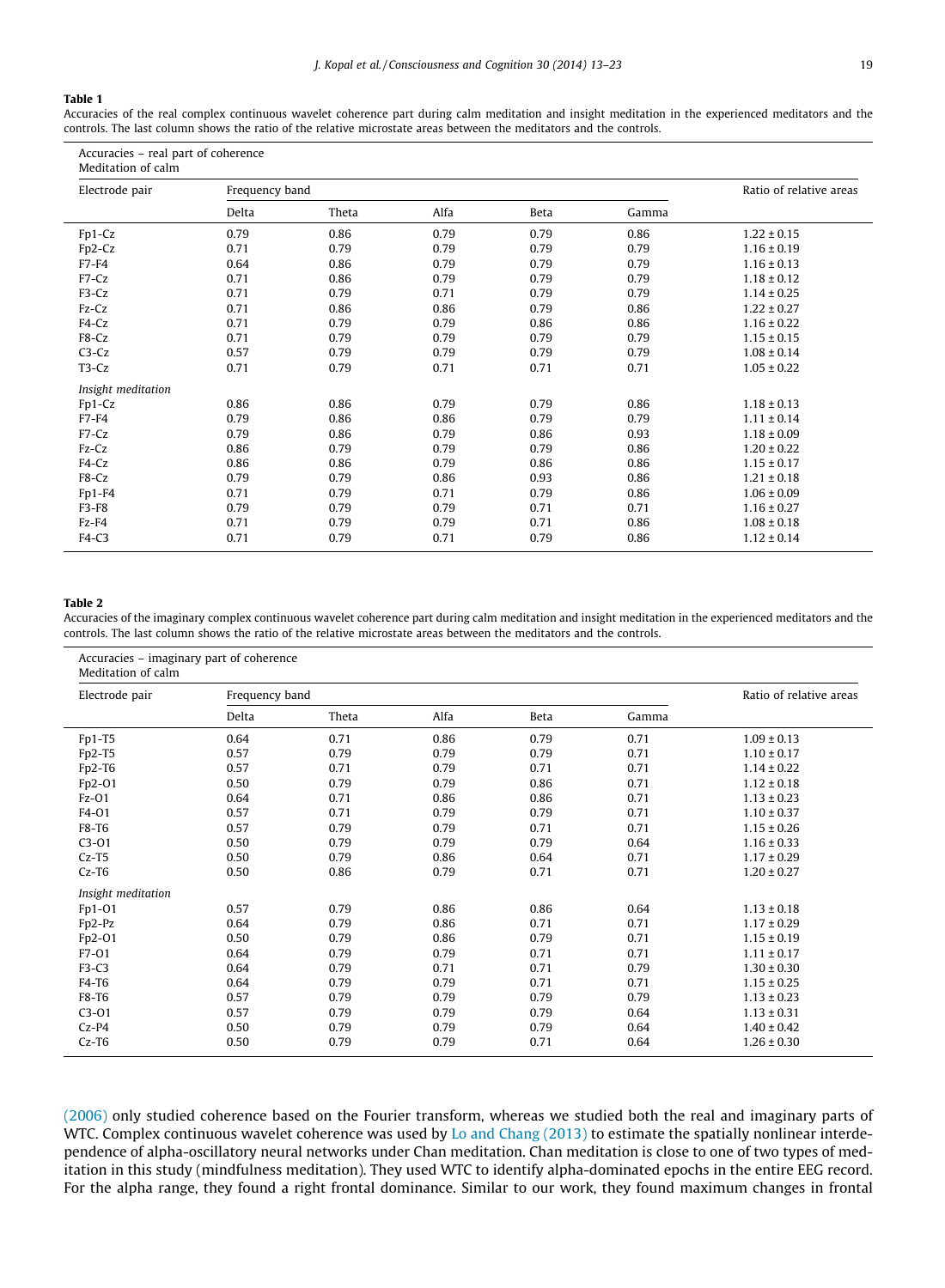<span id="page-7-0"></span>

Fig. 4. The real complex wavelet coherence area development over time for the Fz-Cz pair of electrodes during calm meditation (a) and the Fz-F8 pair of electrodes under insight-focused meditation (b) show a higher coherence in the experienced meditators, without any changes in the meditation course.

areas. However, this finding is not directly comparable with our results because of different frequency ranges and different methodology.

The broadband increase of the real continuous complex wavelet coherence part areas for the neighbouring electrodes in the frontal area can be explained by volume conduction of EEG potentials when the coherent activity of the localised group of cortical neurons propagates into several neighbouring electrodes.

The imaginary continuous complex wavelet coherence parts are not as sensitive to the influence of volume conduction and suggest the activation of the occipito-frontal fasciculus connecting the parieto-occipital areas with the dorsolateral premotor and prefrontal areas. The maximum of non-linear similarities between the frontal and occipital electrodes was also detected by [Lo and Chang \(2013\)](#page-10-0) in individuals practicing Chan meditation. This methodology is not sensitive to the time behavior of the meditation, and rather than changes induced by the current activity of the meditator, it reflects long-term changes in brain activity while learning the meditation states. Confining the meditation training to a very simple, but fundamental, mindful breathing meditation, which often constitutes the first step into a more elaborate path of meditation practices, provides assurance that the observed changes indeed stem from the meditation practice itself. The weakness of this study is that it only uses a cross-sectional approach, which does not answer the question of whether meditation practice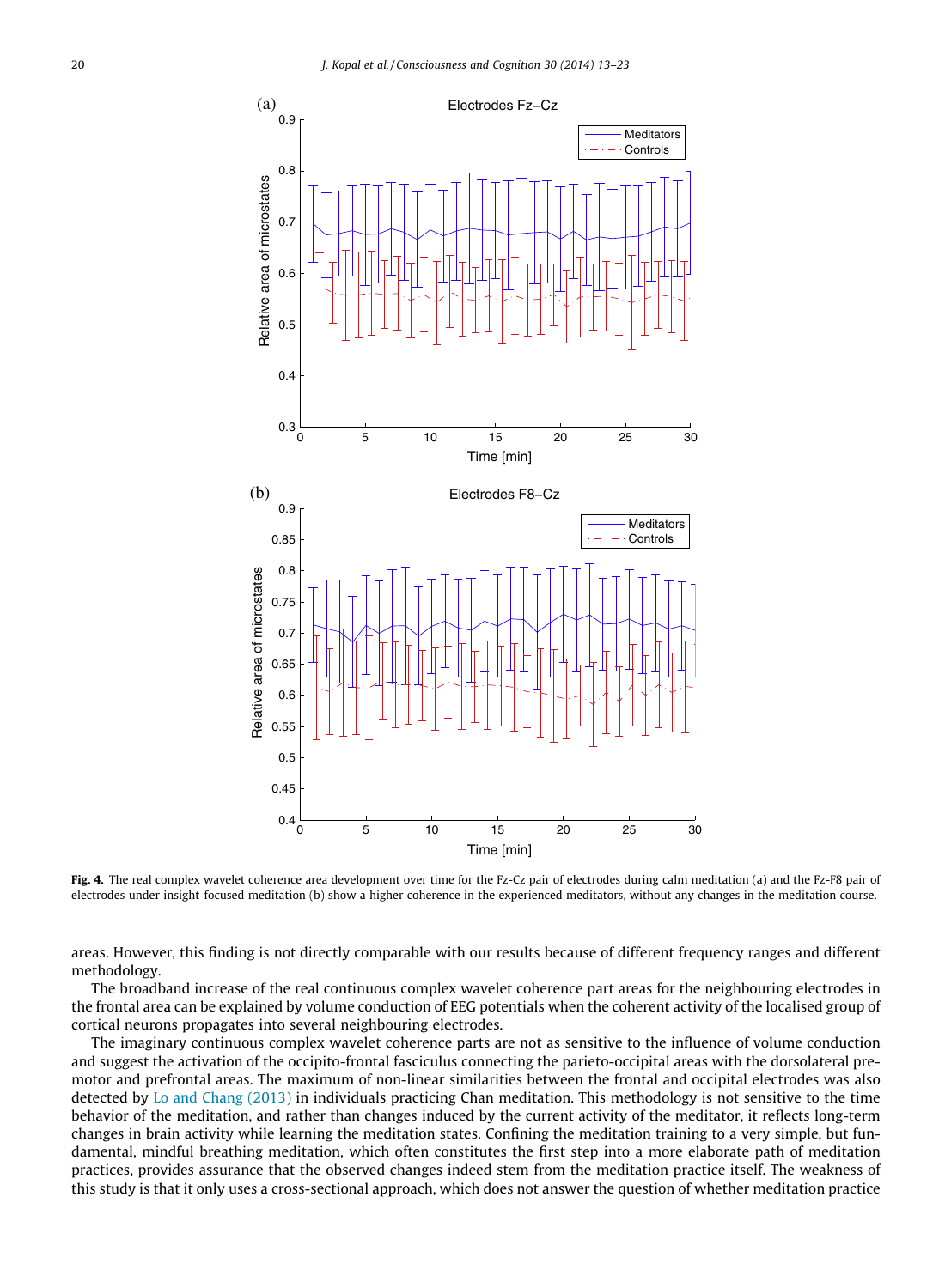<span id="page-8-0"></span>

Fig. 5. Pairs of electrodes with the accuracy above 0.8 for the real complex continuous wavelet coherence parts during calm meditation (a) and insight meditation (b). The biggest difference is in the frontal area in all bands except for the delta band.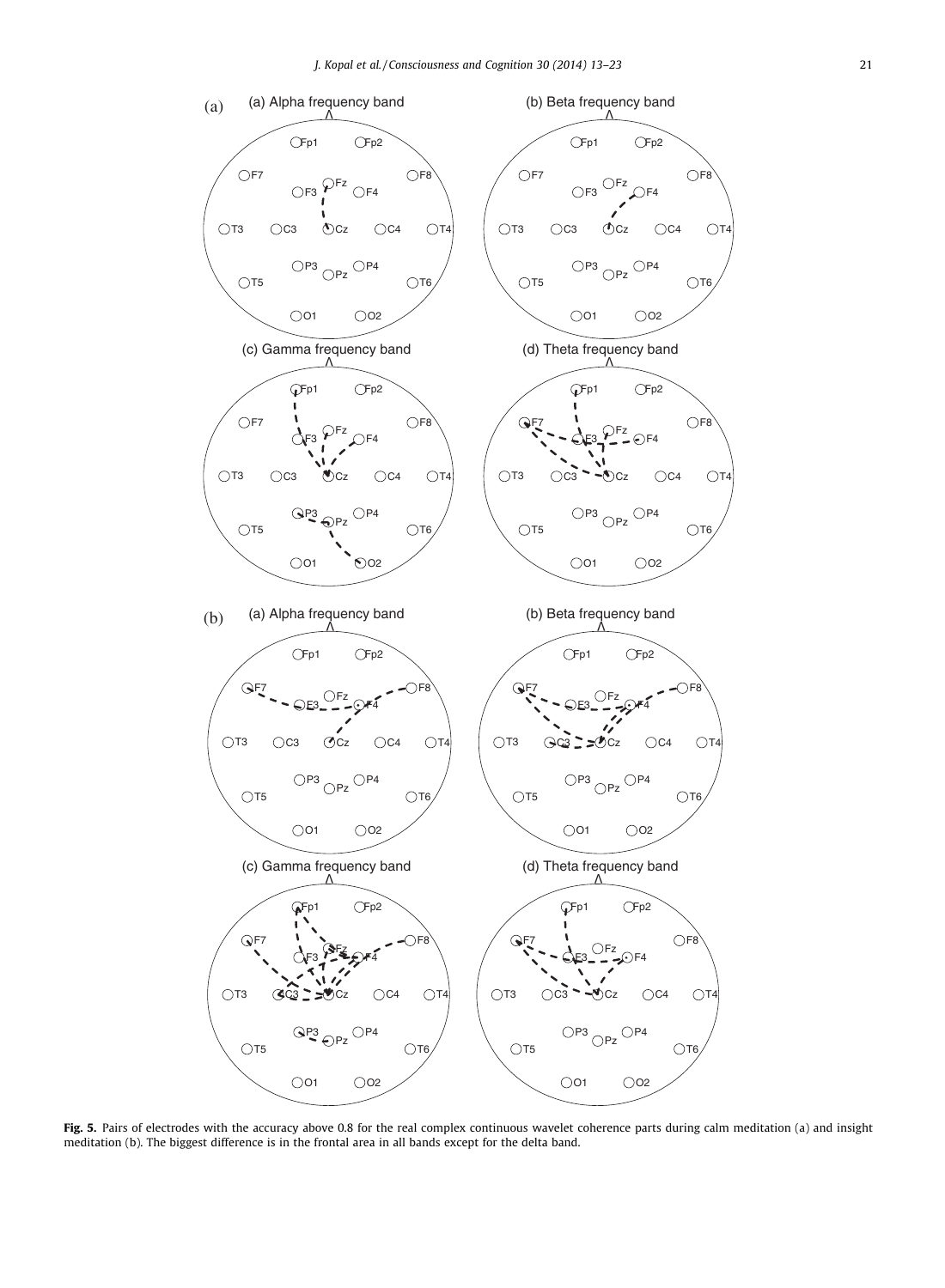<span id="page-9-0"></span>

Fig. 6. For the imaginary part, the most significant differences in the complex continuous wavelet coherence under calm meditation (a) and insight meditation (b) are in the alpha- and beta- bands between the frontal occipital and frontal parietal electrodes.

is causally involved in observed differences between meditators and non-meditators. In this study, the participants were required to record the frequency and amount of meditation practice themselves.

As the experimenters appeared to have a good rapport with the participants and they emphasised to the subjects that it is more important to provide accurate information than to fulfil a specific regime, we have no specific reason to doubt the honesty and accuracy of these records. We are, however, in no position to objectively confirm this. These data will allow us to investigate brain dynamics during rest and meditation practice, in which we are particularly interested in global brain states, indexed by oscillating neural activity. Several recent studies suggest that there might be differences between meditators and non-meditators (e.g., Cahn & Polich, 2009; Lutz et al., 2004; Tei et al., 2009) and between different types of meditation ([Travis](#page-10-0) [& Shear, 2010](#page-10-0)) in this respect. Our analysis is exploratory, and the results still need to be confirmed with a subsequent hypothesis-driven experiment.

#### Appendix A. Supplementary material

Supplementary data associated with this article can be found, in the online version, at [http://dx.doi.org/10.1016/](http://dx.doi.org/10.1016/j.concog.2014.07.015) [j.concog.2014.07.015](http://dx.doi.org/10.1016/j.concog.2014.07.015).

#### References

Aarts, E., Roelofs, A., & van Turennout, M. (2008). Anticipatory activity in anterior cingulate cortex can be independent of conflict and error likelihood. Journal of Neuroscience, 28(18), 4671–4678. <http://dx.doi.org/10.1523/JNEUROSCI.4400-07.2008>.

Anderson, N. D., Lau, M. A., Segal, Z. V., & Bishop, S. R. (2007). Mindfulness-based stress reduction and attentional control. Clinical Psychology and Psychotherapy, 14(6), 449–463. [<http://ed.fullerton.edu/mindfulness/files/2013/07/Anderson-Mindfulness-Based-Stress-Reduction.pdf>](http://ed.fullerton.edu/mindfulness/files/2013/07/).

Baer, R. A. (2005). Mindfulness-based treatment approaches: Clinician's guide to evidence base and applications. Academic Press. <[http://books.google.com/](http://books.google.com/books?id=4NrK3IGkOg8C) [books?id=4NrK3IGkOg8C>](http://books.google.com/books?id=4NrK3IGkOg8C).

Bishop, S. R., Lau, M., Sharpio, S., Carlson, L., Anderson, N. D., Camody, J., et al (2004). Mindfulness: A proposed operational definition. Clinical Psychology: Science and Practice, 11(3), 230–241. [http://dx.doi.org/10.1093/clipsy/bph077.](http://dx.doi.org/10.1093/clipsy/bph077)

Cahn, B. R., & Polich, J. (2009). Meditation (Vipassana) and the P3a event-related brain potential. International Journal of Psychophysiology, 72(1), 51–60. <http://dx.doi.org/10.1016/j.ijpsycho.2008.03.013>.

Chambers, R., Lo, B. C. Y., & Allen, N. B. (2008). The impact of intensive mindfulness training on attentional control, cognitive style, and affect. Cognitive Therapy and Research, 32(3), 303–322. <http://dx.doi.org/10.1007/s10608-007-9119-0>.